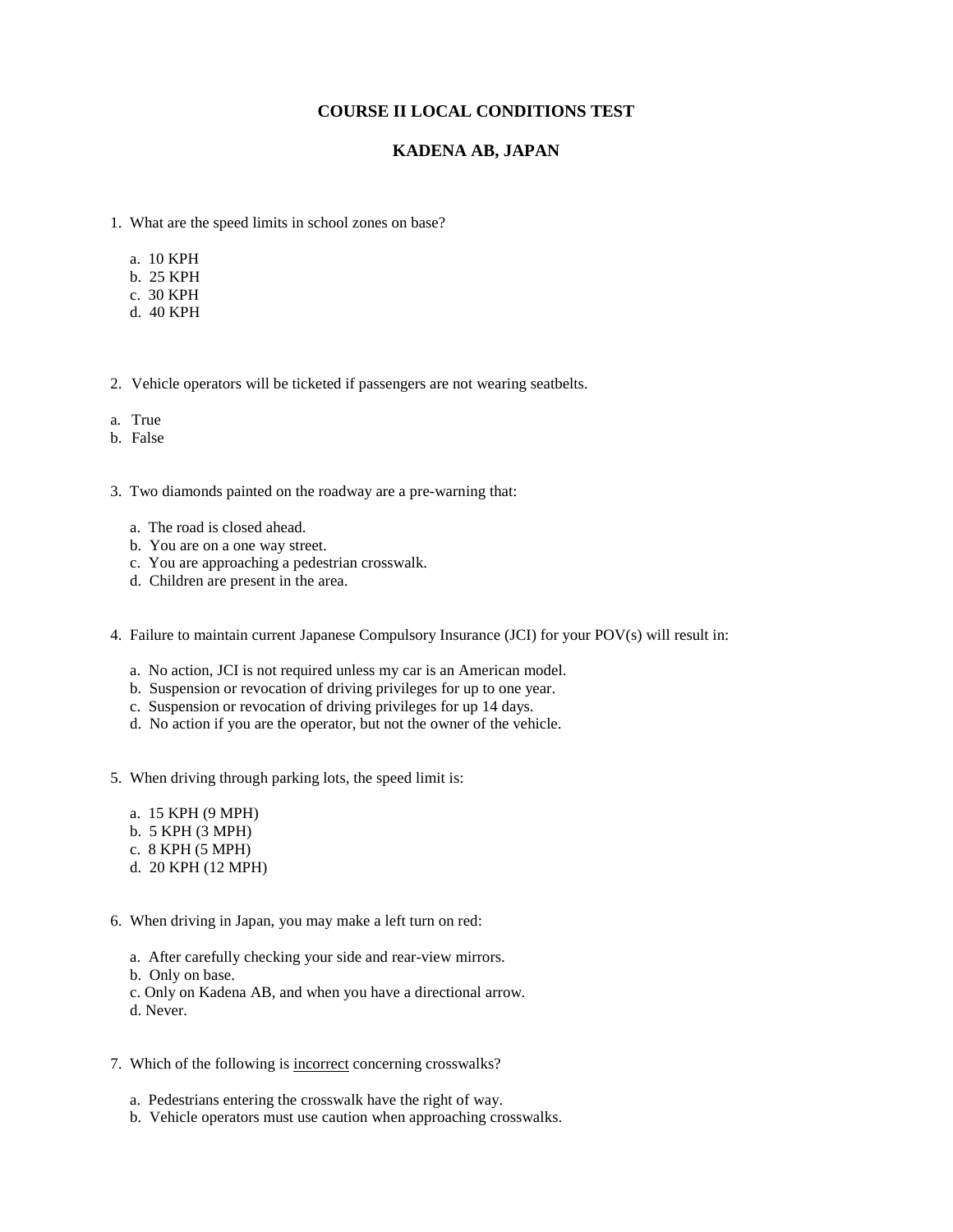- c. Vehicle operators must be prepared to stop at the solid white line if pedestrians enter the crosswalk.
- d. Pedestrians are not responsible for exercising due care and caution when crossing at crosswalks, since they have the right of way.
- 8. What is the maximum speed limit on base (unless otherwise posted)?
	- a. 30 KPH
	- b. 40 KPH
	- c. 50 KPH
	- d. None of the above; speed limit signs will always be posted.
- 9. Which of the following is the number one cause of vehicle accidents in Japan involving Kadena Air Base personnel?
	- a. Vehicle operators stopping suddenly.
	- b. Failure to yield the right of way.
	- c. Improperly designed intersections.
	- d. Brake failure.
- 10. On Kadena Air Base, when can you LEGALLY pass a school or shuttle bus displaying hazard lights that is actively loading or unloading passengers?
- a. When you feel it is safe to do so.
- b. You never need to stop for a school bus.
- c. Only when the driver waves you by and it is safe to do so.
- d. None of the above.
- 11. As a new driver in Japan, not accustomed to driving on the left side of the road, which one of the following is not a good tip to remember?
	- a. Always think left behind the wheel.
	- b. Remember the three most common areas you may catch yourself on the wrong side or the road: making turns at intersections, exiting parking lots and driveways, and in emergency situations.
	- c. When driving a vehicle with the steering wheel on the right side, the drivers side of the vehicle should always be closest to the center line of the road.
	- d. Every now and then, purposely drive on the wrong side of the road to keep other drivers alert.
- 12. Which of the following statements best describes the rules for cell phone use while operating a motor vehicle?
	- a. Hands-free devices are discouraged unless the vehicle is safely parked.
	- b. Cell phones can only be used while operating a privately owned vehicle but not while operating a Government owned vehicle.
	- c. You may use a cell phone while operating a vehicle as long as the call lasts less than 5 minutes.
	- d. Cell phones are only allowed to be used by the operator of a vehicle while driving off of a government installation.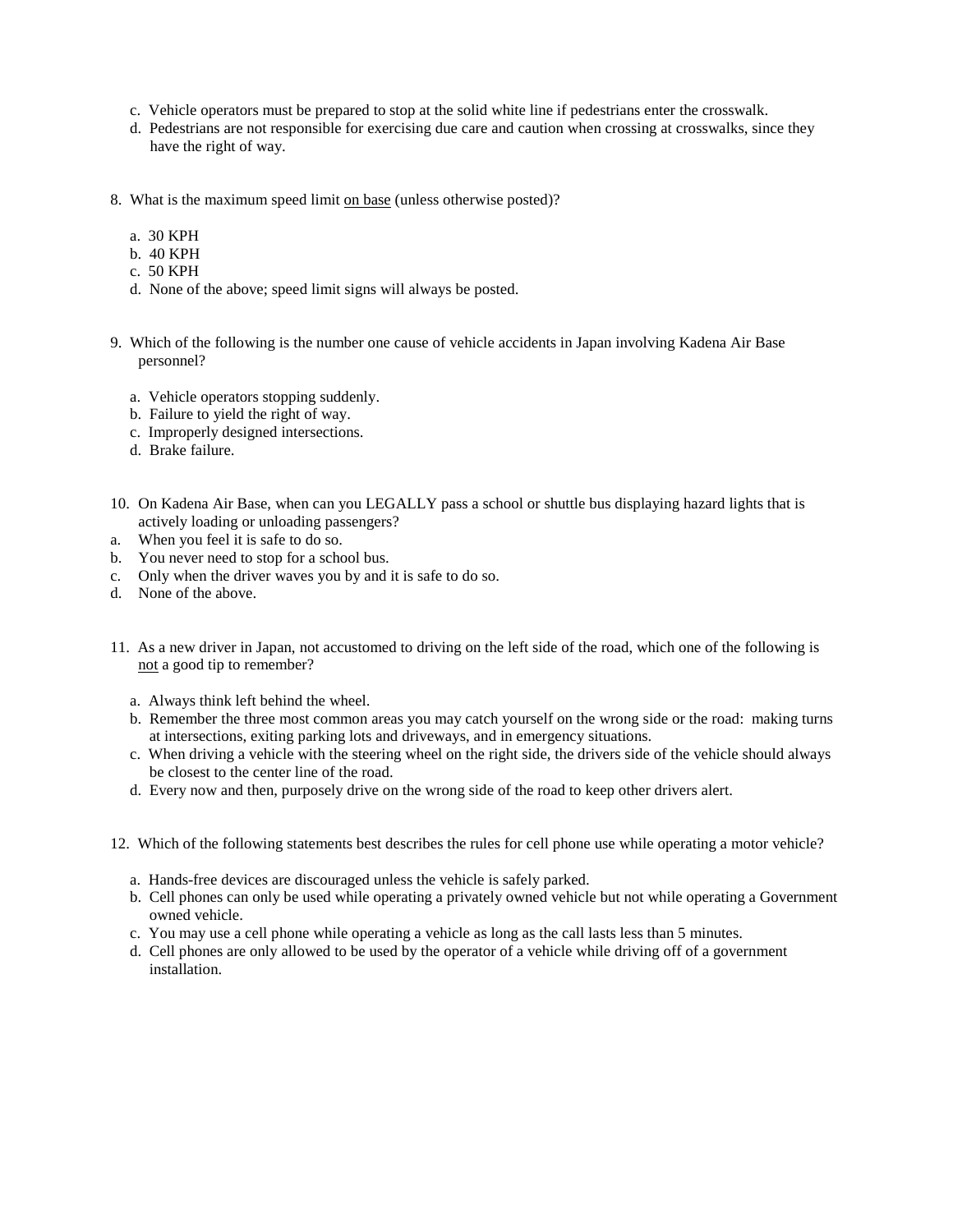13.